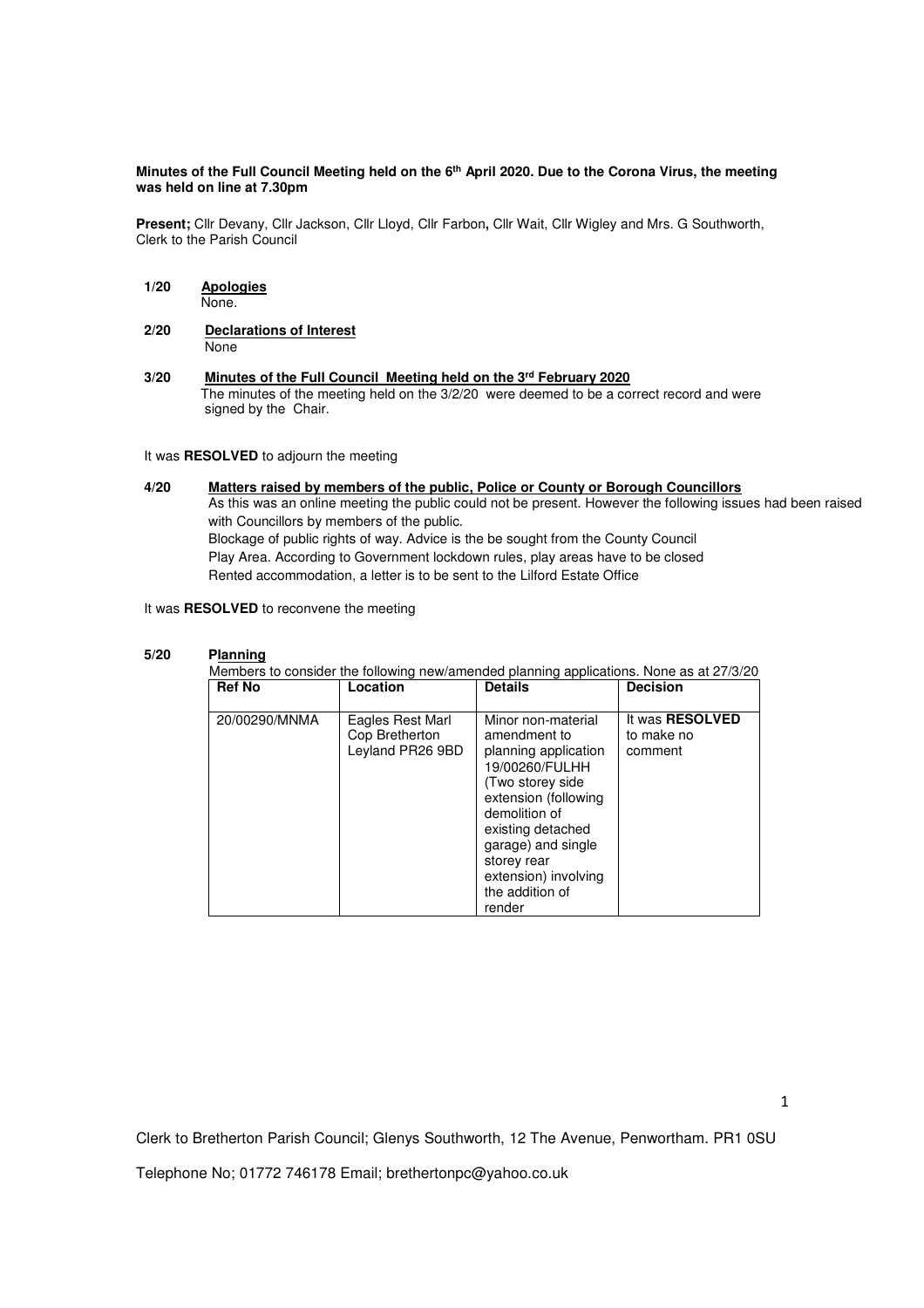# **6/20 Finance**

### **Payment**

It was **RESOLVED** to pay the following invoices. The invoices having been inspected/authorized by Cllr Jackson and Cllr Wigley

| <b>Cheque</b><br>No. | Recipient                                        | <b>Description</b>                   | Amount<br>£ |
|----------------------|--------------------------------------------------|--------------------------------------|-------------|
| 1653                 | Glenys Southworth                                | Feb Salary                           | 179-75      |
| 1656                 | Glenys Southworth                                | Mar Salary                           | 179-75      |
| 1657                 | Glenys Southworth                                | Mar Expenses                         | 51.97       |
| 1658                 | Wignalls Landscapes                              | Grounds Maintenance work in Mar      | 499.13      |
| 1659                 | Lancashire Association of<br>Local Councils      | Subscription for 2020-21             | 149-84      |
| 1660                 | Redleg. Net Ltd                                  | Domain Management                    | 24          |
| 1661                 | <b>Birchall Electrical Services</b>              | Fitting of new defibrillator cabinet | 100         |
| 1662                 | <b>Rufford Printers</b>                          | Printing of Spring Newsletter        | 105         |
| 1663                 | The Lancashire Best Kept<br>Village Competition. | Entry Fee                            | 20          |
| 1664                 | Lancashire County Council                        | Room Hire Jan/Feb/Mar                | 75          |

### **Monitoring Statement**

It was **RESOLVED** that the monitoring statements for the periods 29/2/20 to the 31/3/20 be approved and the Chair signed the statements on behalf of the Parish Council

## **7/20 Highway Issues**

 It was **RESOLVED** to note the; Running List of accidents The letter from CC Iddon

- $8/20$ **Appointment of Internal Auditor** It was **RESOLVED** to agree the appointment of the Internal Auditor
- **9/20 Internal Audit Terms of Reference**  It was **RESOLVED** to agree the Terms of Reference
- **10/20 Proposed amendment to Standing Orders** It was **RESOLVED** to agree the proposed amendment
- **11/20 Proposed amendment to Financial Regulations** It was **RESOLVED** to agree the proposed amendment

### **12/20 Risk Assessment**

It was **RESOLVED** to agree to the contents of the Risk Assessment

Clerk to Bretherton Parish Council; Glenys Southworth, 12 The Avenue, Penwortham. PR1 0SU

Telephone No; 01772 746178 Email; brethertonpc@yahoo.co.uk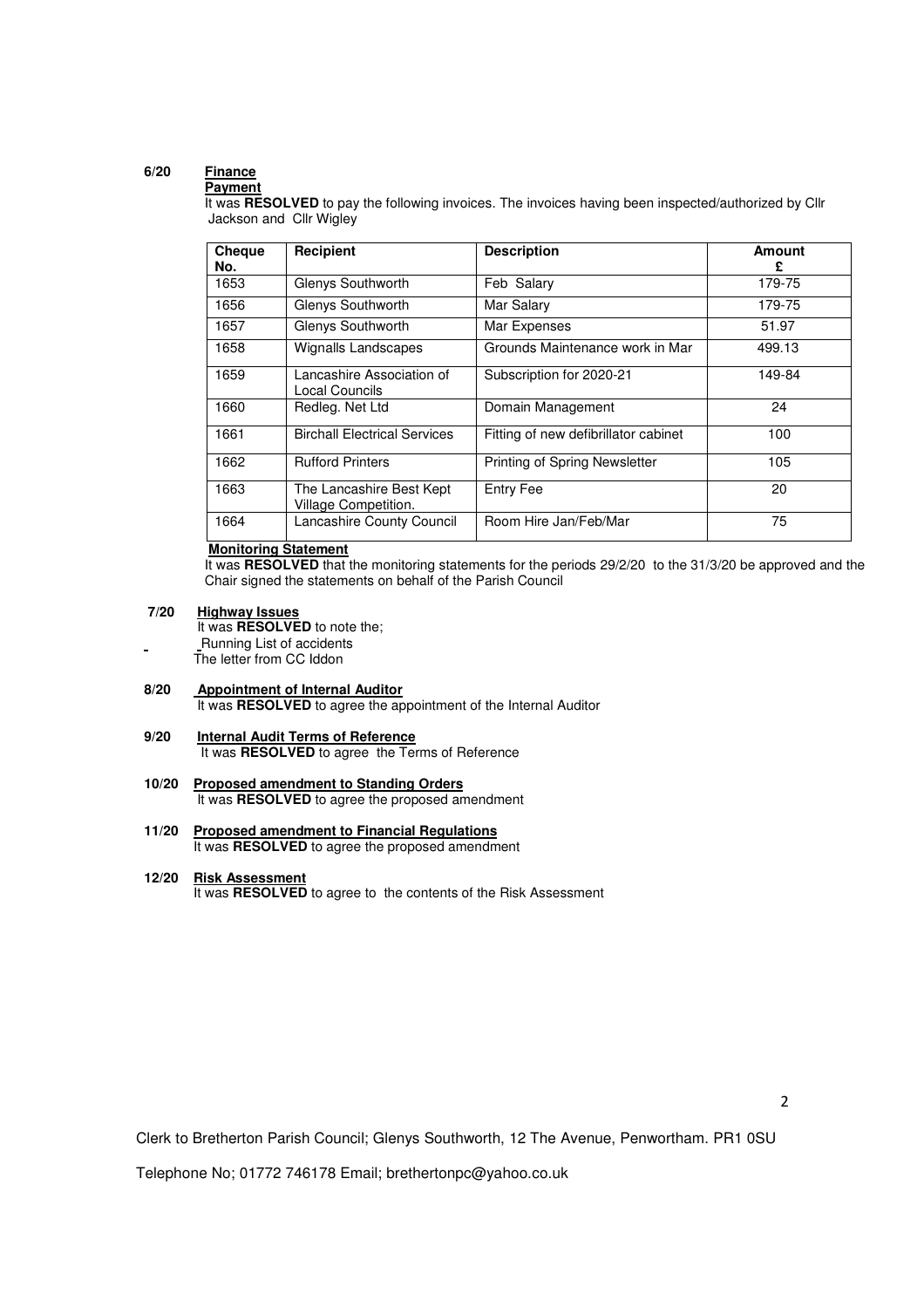## **13/20 Decisions taken by the Chair and Vice Chair**

It was **RESOLVED** to note the decisions

Consideration of 3 additional Items at the February Meeting

- o Lancashire County Council consultation on the budget
- o Representation at the Best Kept Village Competition Information Evening
- o Play Area Annual Inspection Report

Payment of invoices;

- o Play Inspection Company Cheque No £1651 £81
- o Chorley Local Plan leaflets Cheque No 1652 £35
- o Payment of Wignalls Landscapes for work carried out in Feb. Cheques No 1655 £355-13
- o Payment of the Clerk's Expenses for Feb 2020. Cheque No 1654 £68-22

 Agreed that Croston Junior Football Club be given until the end of April 2020 to remove the obsolete changing rooms. In view of the lockdown it was agreed by the Chair to extend the date to the 30/6/20.

 Agreed that the Cricket Club be given a further 6 months from the 28/3/20 to provide evidence of a 25 year lease.

 Agreed that Bretherton enter the Best Kept Village Competition with the Parish Church being the 'church entry'

 Website; to continue with the existing arrangements (Redleg Net Ltd), but the possibility of updating the site be investigated

 Agreed to the holding of the April Parish Council Meeting online in view of National Guidance in relation to the Covid 19 virus

**14/20 Freedom of Information Act Publication Scheme**  It was **RESOLVED** to agree the contents of the Scheme

### **15/20 Asset Register**

It was **RESOLVED** to agree the contents of the Asset Register

#### **16/20 Ditches** It was **RESOLVED** to include information in the Summer Newsletter

- **17/20 Repairs to Play Area**  It was **RESOLVED** to note the contents of the Play Inspection Report
- **18/20 Change.org website** The item was withdrawn
- **19/20 Lancashire County Council; Consultation on the use of Bunting**  It was **RESOLVED** to note that the Consultation had been postponed
- **20/20 VE Day Celebrations**  It was **RESOLVED** to note the plans in relation to the War Memorial
- **21/20 NALC Consultation of Rural Bus Services** It was **RESOLVED** to respond to the consultation
- **21/20 Date and Time of Next Meeting** It was **RESOLVED** to await further Government guidance on the lockdown
- **22/20 The next item would normally have been considered following the Exclusion of Press and Public** Due to the confidential nature of the business to be transacted.
- **23/20 Repairs to the Seat on the Recreation Ground**  It was **RESOLVED** to agree the repairs

3

Clerk to Bretherton Parish Council; Glenys Southworth, 12 The Avenue, Penwortham. PR1 0SU

Telephone No; 01772 746178 Email; brethertonpc@yahoo.co.uk